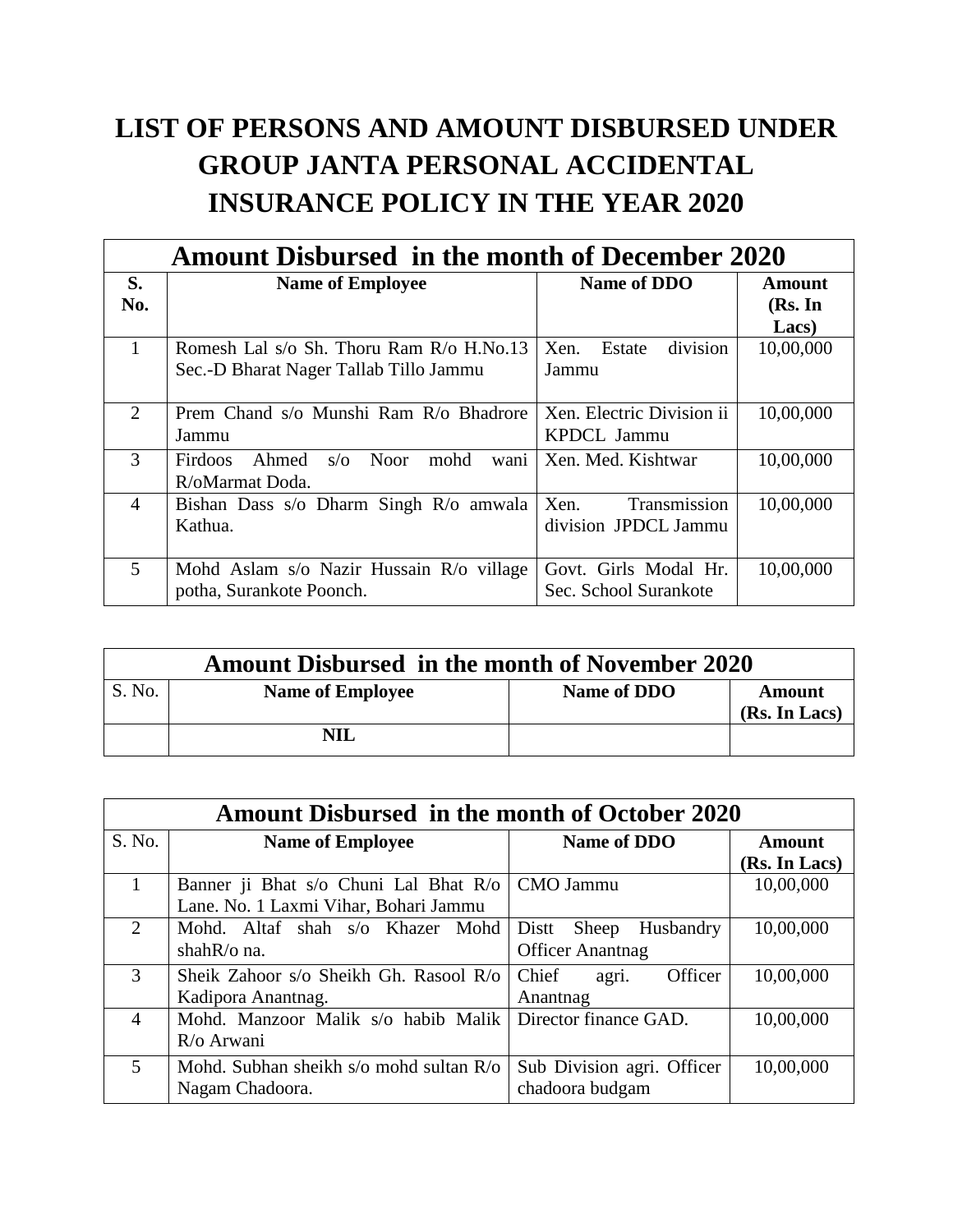| $\mathfrak b$ | Sunil Talwar s/o lata SR talwar R/o   Manger tourist Service | 10,00,000             |
|---------------|--------------------------------------------------------------|-----------------------|
|               | Janipur Jammu                                                | <b>JKRTC</b>          |
|               |                                                              |                       |
|               | Manzoor Ahmed Renu s/o Gh Hassan   Xen. Electic              | Division<br>10,00,000 |
|               | Renu R/o Rani Mohalla Dal Srinager.                          | <b>KPDCL Khanyar</b>  |
| 8             | Mohd Taj s/o Mohd Hussain R/o Topa, Govt. Hr Sec. School     | 10,00,000             |
|               | Tehsil Mankote Poonch.                                       | Gota,                 |
|               |                                                              | Reasi                 |

| Amount Disbursed in the month of February 2020 to September<br>2020 |                         |             |                         |
|---------------------------------------------------------------------|-------------------------|-------------|-------------------------|
| S. No.                                                              | <b>Name of Employee</b> | Name of DDO | Amount<br>(Rs. In Lacs) |
|                                                                     | NIL                     |             |                         |

| <b>Amount Disbursed in the month of January 2020</b> |                                                                                                        |                                                                   |               |
|------------------------------------------------------|--------------------------------------------------------------------------------------------------------|-------------------------------------------------------------------|---------------|
| S. No.                                               | <b>Name of Employee</b>                                                                                | <b>Name of DDO</b>                                                | <b>Amount</b> |
|                                                      |                                                                                                        |                                                                   | (Rs. In Lacs) |
| $\mathbf{1}$                                         | Rayaz Ahmed Wani S/o Mohd Iqbal wani                                                                   | SSP Baramulla                                                     | 10,00,000     |
|                                                      | R/o Rainchogund veerimay Anantnag.                                                                     |                                                                   |               |
| $\overline{2}$                                       | Farooq Ahmed Reshi s/o Sonallah R/o<br>Khiram Anantnag.                                                | <b>SSP</b> Anantnag                                               | 10,00,000     |
| 3                                                    | Chand<br>Subash<br>Singh<br>Dhuni<br>$s/\sigma$<br>R/oBangal Bhatwal kathua.                           | <b>SSP Kathua</b>                                                 | 10,00,000     |
| $\overline{4}$                                       | Naresh Kumari w/o Romesh singh R/o<br>H.No. 122 Ward No. 07 RS Pura.                                   | Cultural Officer Jammu                                            | 10,00,000     |
| 5                                                    | Mohan<br>$R$ <sub>o</sub><br>Rakesh Kumar<br>S/O<br>lal<br>Sangrampur Jammu.                           | Dy<br>Director<br>forest<br>Protection force<br>flying<br>Jammu   | 10,00,000     |
| 6                                                    | Ab Aziz s/o Mahad joo R/o Sehri Khwaja<br>Poonch.                                                      | $20^{\rm th}$<br>Commandant IRP<br>BN<br>Parihaspura<br>baramulla | 10,00,000     |
| $\overline{7}$                                       | Nuzhad Mustafa Sheikh R/o Kishtwar                                                                     | Officer<br>Agriculture<br>Kishtwar                                | 10,00,000     |
| 8                                                    | Ved parkesh s/o charan Dass R/o Bindla<br>Raninajal Udh. At present Poonch House<br>Talab Tillo Jammu. | <b>ZEO</b> Ramnager                                               | 10,00,000     |
| 9                                                    | Altaf ahmed Bhat s/o Arsadullah Bhat R/o                                                               | Xen. PHE Mechanical                                               | 10,00,000     |